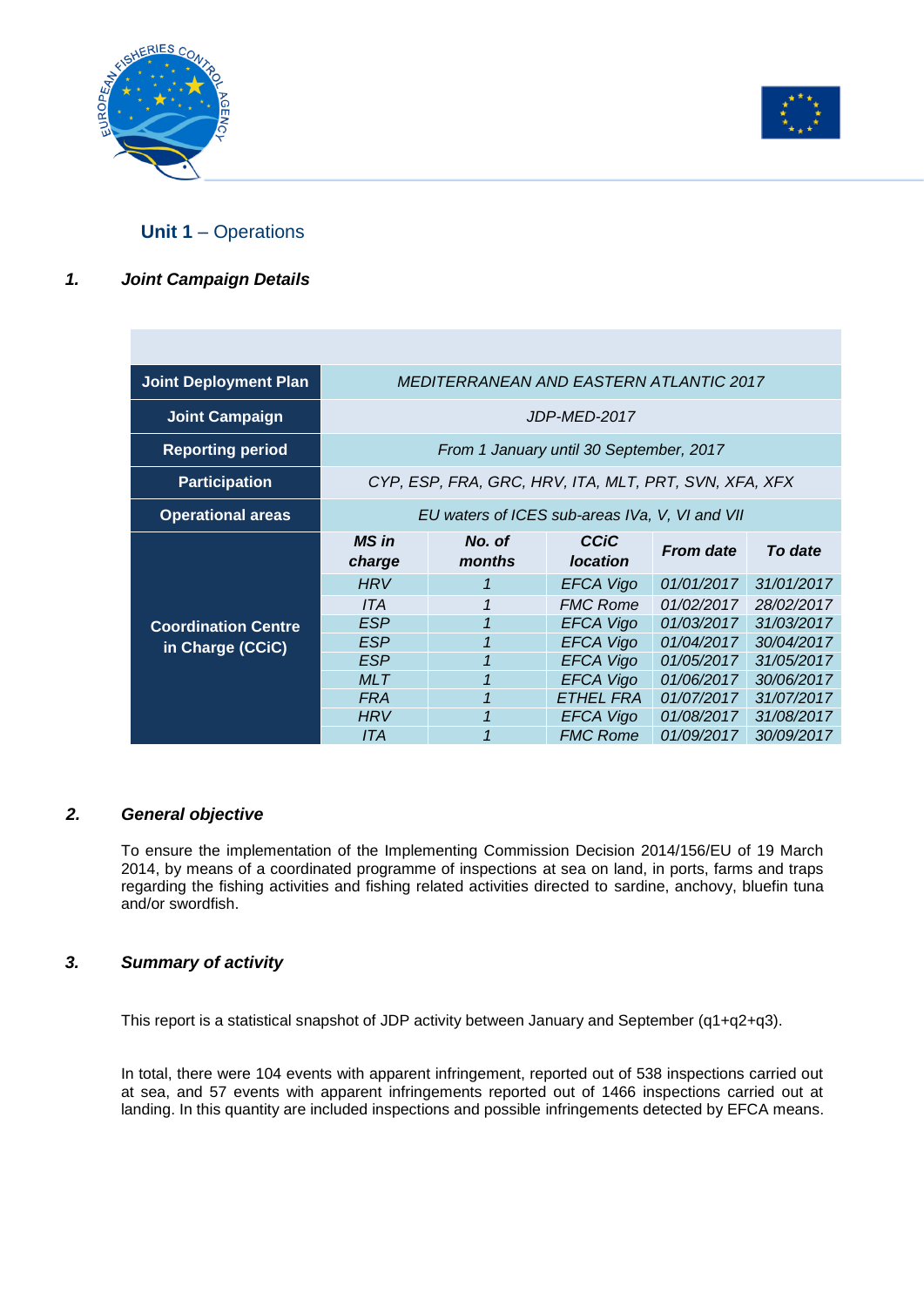## *MED JDP ASSETS ACTIVITY RECORD WITHIN THE PERIOD JANUARY-SEPT, 2017*

| A - DEPLOYED CONTROL MEANS |             |               |                                |                    |                           |                    |
|----------------------------|-------------|---------------|--------------------------------|--------------------|---------------------------|--------------------|
|                            | <b>FPV</b>  | Aircraft      | <b>Exchanges of Inspectors</b> |                    |                           |                    |
|                            | Days at sea |               | Joint Teams at sea             |                    | <b>Mixed Teams ashore</b> |                    |
| <b>MS</b>                  |             | No of Flights | Man-days<br>Deployed           | Man-days<br>Hosted | Man-days<br>Deployed      | Man-days<br>Hosted |
| <b>TOTALS</b>              | 216         | 39            | 80                             | 80                 | 112                       | 112                |
| XFA*                       | 86          | 53            |                                |                    | $\blacksquare$            | ٠                  |
| XFX**                      | 119         | 176           |                                |                    | ٠                         | ۰                  |

\*EFCA \*\*FRONTEX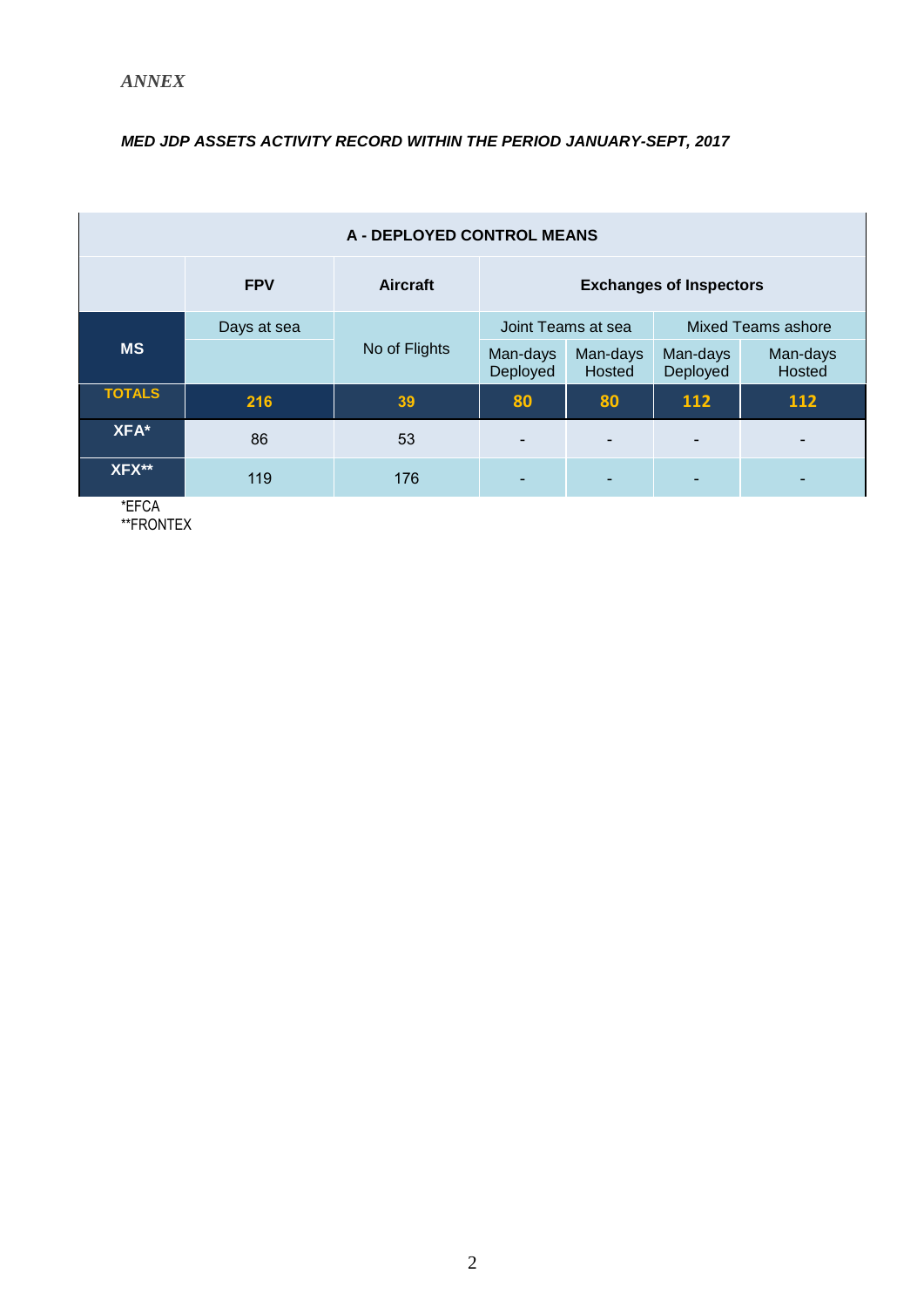| <b>B-RESULTS OF SIGHTING ACTIVITIES CARRIED OUT</b> |                                  |                    |                 |             |         |  |
|-----------------------------------------------------|----------------------------------|--------------------|-----------------|-------------|---------|--|
|                                                     |                                  | <b>SIGHTINGS</b>   | <b>Total MS</b> | <b>XFA*</b> | $XFX^*$ |  |
|                                                     | Air                              | Sightings reported | 156             | 462         | 506     |  |
| SIGHTINGS                                           | <b>Sea</b>                       | Sightings reported | 456             | 183         | 332     |  |
|                                                     | <b>Total number of sightings</b> |                    | 612             | 645         | 838     |  |

*\* EFCA*

*\*\* FRONTEX*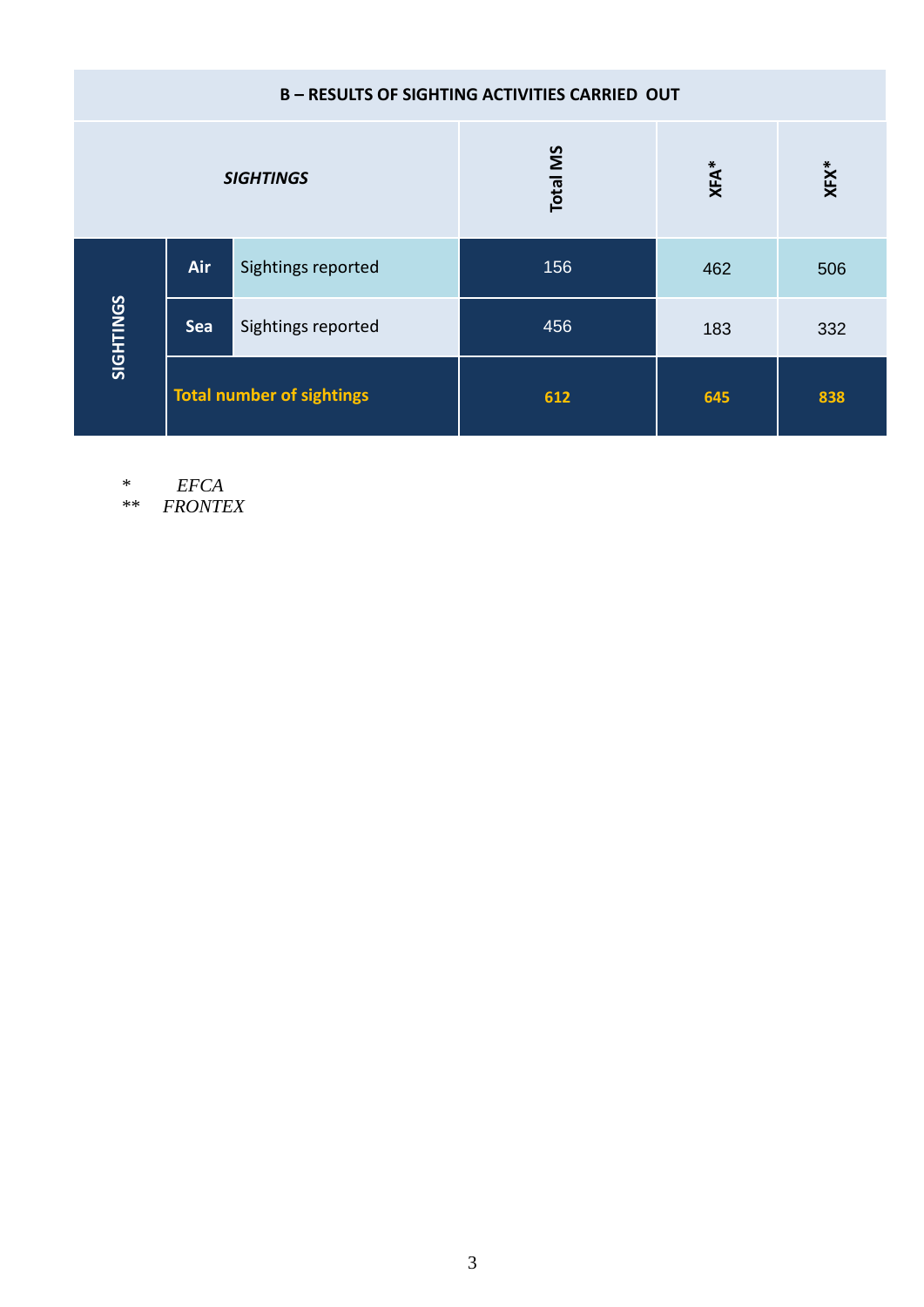| C - RESULTS OF CONTROL ACTIVITIES CARRIED OUT BY REPORTING MS+EFCA |                    |                                                   |               |  |
|--------------------------------------------------------------------|--------------------|---------------------------------------------------|---------------|--|
|                                                                    |                    |                                                   | <b>Totals</b> |  |
|                                                                    |                    | Number of Inspections                             | 469*          |  |
|                                                                    |                    | Number of inspections with suspected infringement | 104           |  |
|                                                                    | Vessel             | % of inspections with infringement                | 15.7          |  |
| <b>SEA ACTIVITY</b>                                                |                    | <b>Total number of infringements detected</b>     | 161           |  |
|                                                                    |                    | Number of Inspections                             | 69            |  |
|                                                                    | <b>Farms/Traps</b> | Number of inspections with suspected infringement | $\mathbf{0}$  |  |
|                                                                    |                    | % of inspections with infringement                | $\mathbf{0}$  |  |
|                                                                    |                    | <b>Total number of infringements detected</b>     | $\mathbf{0}$  |  |
|                                                                    |                    | Number of Inspections                             | 926           |  |
|                                                                    |                    | Number of inspections with suspected infringement | 40            |  |
|                                                                    | Vessels F/V        | % of inspections with infringement                | 4.33          |  |
|                                                                    |                    | <b>Total number of infringements detected</b>     | 57            |  |
|                                                                    |                    | Number of Inspections                             | 66            |  |
|                                                                    | Transport          | Number of inspections with suspected infringement | 6             |  |
|                                                                    |                    | % of inspections with infringement                | 9.09          |  |
|                                                                    |                    | <b>Total number of infringements detected</b>     | 6             |  |
|                                                                    |                    | Number of Inspections                             | 301           |  |
|                                                                    | <b>Business</b>    | Number of inspections with suspected infringement | 11            |  |
|                                                                    |                    | % of inspections with infringement                | 3.65          |  |
| <b>LAND ACTIVITY</b>                                               |                    | <b>Total number of infringements detected</b>     | 13            |  |
|                                                                    |                    | Number of Inspections                             | 103           |  |
|                                                                    | Farms              | Number of inspections with suspected infringement | $\mathbf{0}$  |  |
|                                                                    |                    | % of inspections with infringement                | $\mathbf{0}$  |  |
|                                                                    |                    | <b>Total number of infringements detected</b>     | $\mathbf{0}$  |  |
|                                                                    |                    | Number of Inspections                             | 70            |  |
|                                                                    | Other Traps        | Number of inspections with suspected infringement | $\mathbf{0}$  |  |
|                                                                    |                    | % of inspections with infringement                | $\bf{0}$      |  |
|                                                                    |                    | <b>Total number of infringements detected</b>     | $\mathbf{0}$  |  |
|                                                                    |                    | <b>Number of inspections</b>                      | 2004          |  |
|                                                                    | <b>TOTAL</b>       | Number of inspections with suspected infringement | 161           |  |
|                                                                    |                    | <b>Total number of infringements detected</b>     | 237           |  |

*\* Included inspections data from GFCM Pilot Project and EFCA OPV.*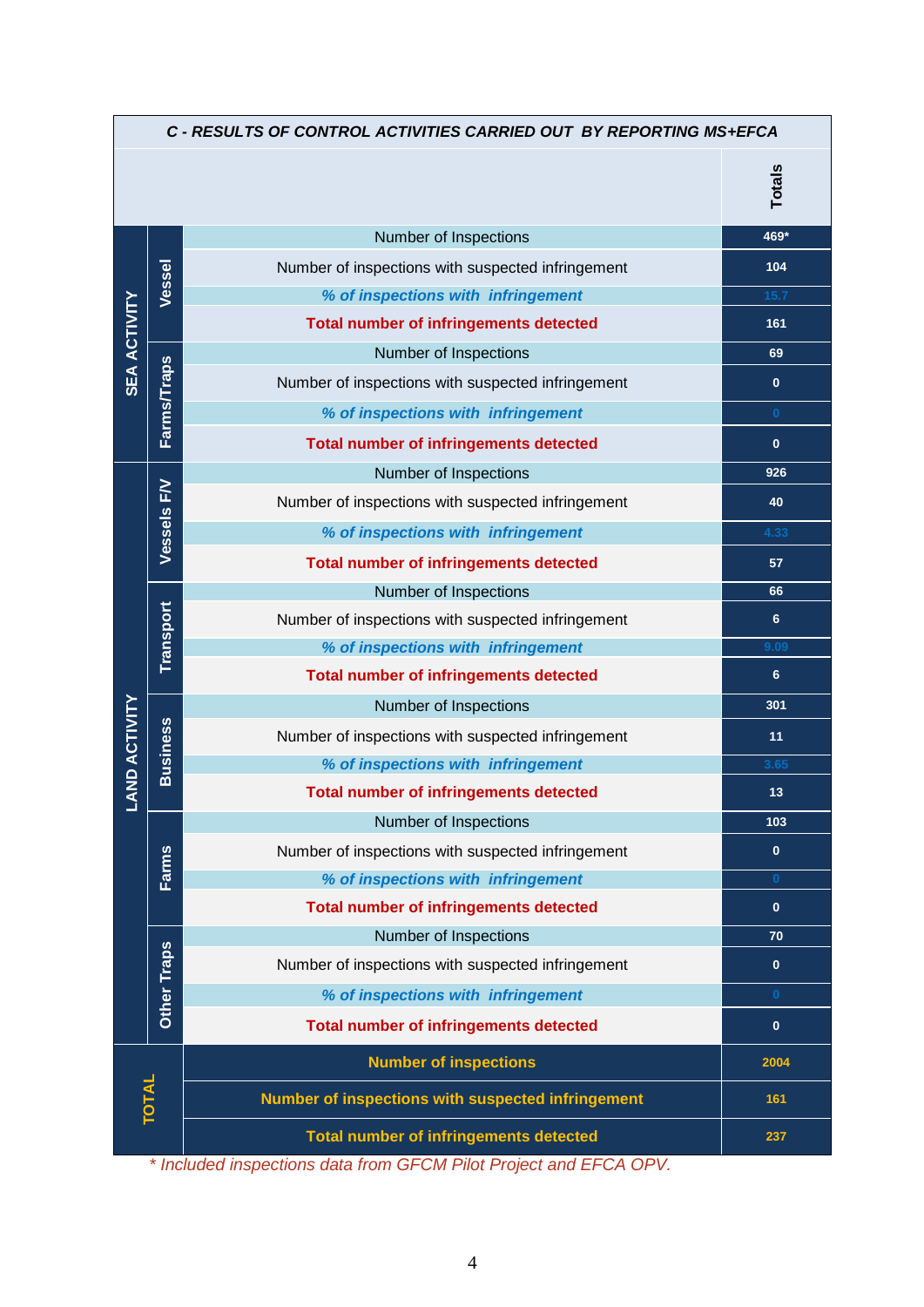| <b>D-RESULTS OF CONTROL ACTIVITIES CARRIED OUT ON THE FLAG STATE OF</b><br><b>INSPECTED OBJECT</b> |                    |                                                             |                |                |              |
|----------------------------------------------------------------------------------------------------|--------------------|-------------------------------------------------------------|----------------|----------------|--------------|
|                                                                                                    |                    |                                                             | 긊              | ים<br>שפ       | Totals       |
|                                                                                                    |                    | Number of Inspections                                       | 404            | 65             | 469*         |
|                                                                                                    | Vessel             | Number of inspections with suspected infringement           | 86             | 18             | 104          |
|                                                                                                    |                    | % of inspections with infringement                          | 21.2           | 27.7           | 22.2         |
| <b>SEA ACTIVITY</b>                                                                                |                    | <b>Total number of infringements detected</b>               | 129            | 32             | 161          |
|                                                                                                    |                    | Number of Inspections                                       | 69             | $\bf{0}$       | 69           |
|                                                                                                    | <b>Farms/traps</b> | Number of inspections with suspected infringement           | 0              | $\bf{0}$       | $\mathbf{0}$ |
|                                                                                                    |                    | % of inspections with infringement                          | $\Omega$       | $\overline{0}$ | $\bf{0}$     |
|                                                                                                    |                    | <b>Total number of infringements detected</b>               | 0              | $\bf{0}$       | $\mathbf{0}$ |
|                                                                                                    |                    | Number of Inspections                                       | 857            | 69             | 926          |
|                                                                                                    | Vessels F/V        | Number of inspections with suspected infringement           | 39             | $\mathbf 1$    | 40           |
|                                                                                                    |                    | % of inspections with infringement                          | 4.55           | 1.45           | 4.4          |
|                                                                                                    |                    | <b>Total number of infringements detected</b>               | 56             | $\mathbf{1}$   | 57           |
|                                                                                                    |                    | Number of Inspections                                       | 66             | $\bf{0}$       | 66           |
|                                                                                                    |                    | Number of inspections with suspected infringement           | 6              | $\bf{0}$       | 6            |
|                                                                                                    | Transport          | % of inspections with infringement                          | 9.09           | $\mathbf{0}$   | 9.09         |
|                                                                                                    |                    | <b>Total number of infringements detected</b>               | 6              | $\bf{0}$       | 6            |
|                                                                                                    |                    | Number of Inspections                                       | 301            | $\mathbf{0}$   | 301          |
| <b>LAND ACTIVITY</b>                                                                               | <b>Business</b>    | Number of inspections with suspected infringement           | 11             | $\bf{0}$       | 11           |
|                                                                                                    |                    | % of inspections with infringement                          | 3.65           | $\overline{0}$ | 3.65         |
|                                                                                                    |                    | <b>Total number of infringements detected</b>               | 13             | $\bf{0}$       | 13           |
|                                                                                                    |                    | Number of Inspections                                       | 103            | $\bf{0}$       | 103          |
|                                                                                                    | Farms              | Number of inspections with suspected infringement           | 0              | $\bf{0}$       | $\mathbf{0}$ |
|                                                                                                    |                    | % of inspections with infringement                          | $\overline{0}$ | $\overline{0}$ | $\bf{0}$     |
|                                                                                                    |                    | <b>Total number of infringements detected</b>               | 0              | $\bf{0}$       | $\mathbf{0}$ |
|                                                                                                    | Other Traps        | Number of Inspections                                       | 70             | $\bf{0}$       | 70           |
|                                                                                                    |                    | Number of inspections with suspected infringement           | 0              | 0              | $\mathbf{0}$ |
|                                                                                                    |                    | % of inspections with infringement                          | $\overline{0}$ | $\overline{0}$ | $\bf{0}$     |
|                                                                                                    |                    | <b>Total number of infringements detected</b>               | 0              | $\bf{0}$       | $\mathbf{0}$ |
|                                                                                                    |                    | <b>Number of inspections</b>                                | 1870           | 134            | 2004         |
|                                                                                                    | <b>TOTAL</b>       | <b>Number of inspections with suspected</b><br>infringement | 142            | 19             | 161          |
|                                                                                                    |                    | <b>Total number of</b><br><b>Infringements detected</b>     | 204            | 33             | 237          |

*\* Included inspections data from GFCM Pilot Project and EFCA OPV.*